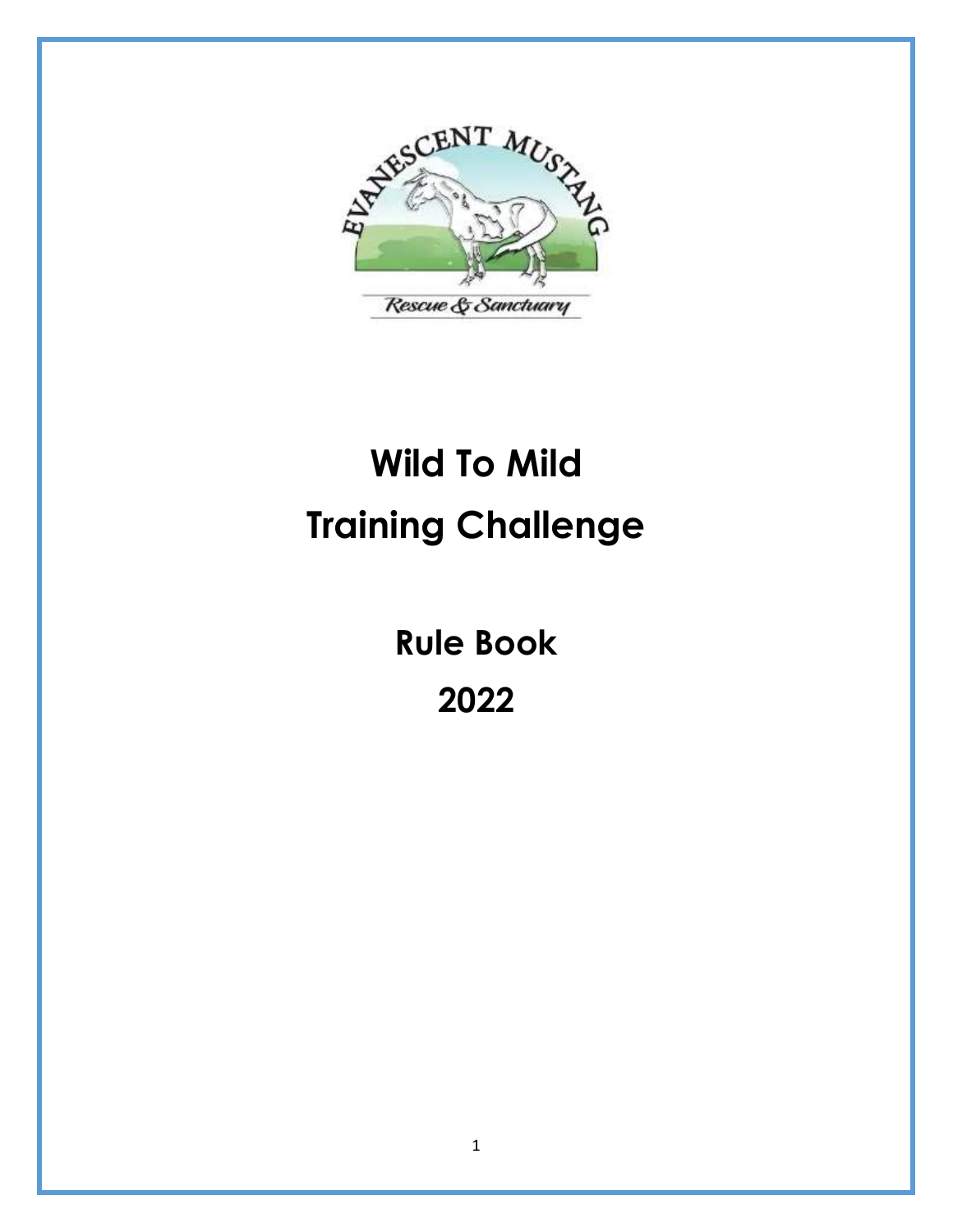| Table of Contents |  |
|-------------------|--|
|                   |  |
|                   |  |
|                   |  |
|                   |  |
|                   |  |
|                   |  |
|                   |  |
|                   |  |
|                   |  |
|                   |  |
|                   |  |
|                   |  |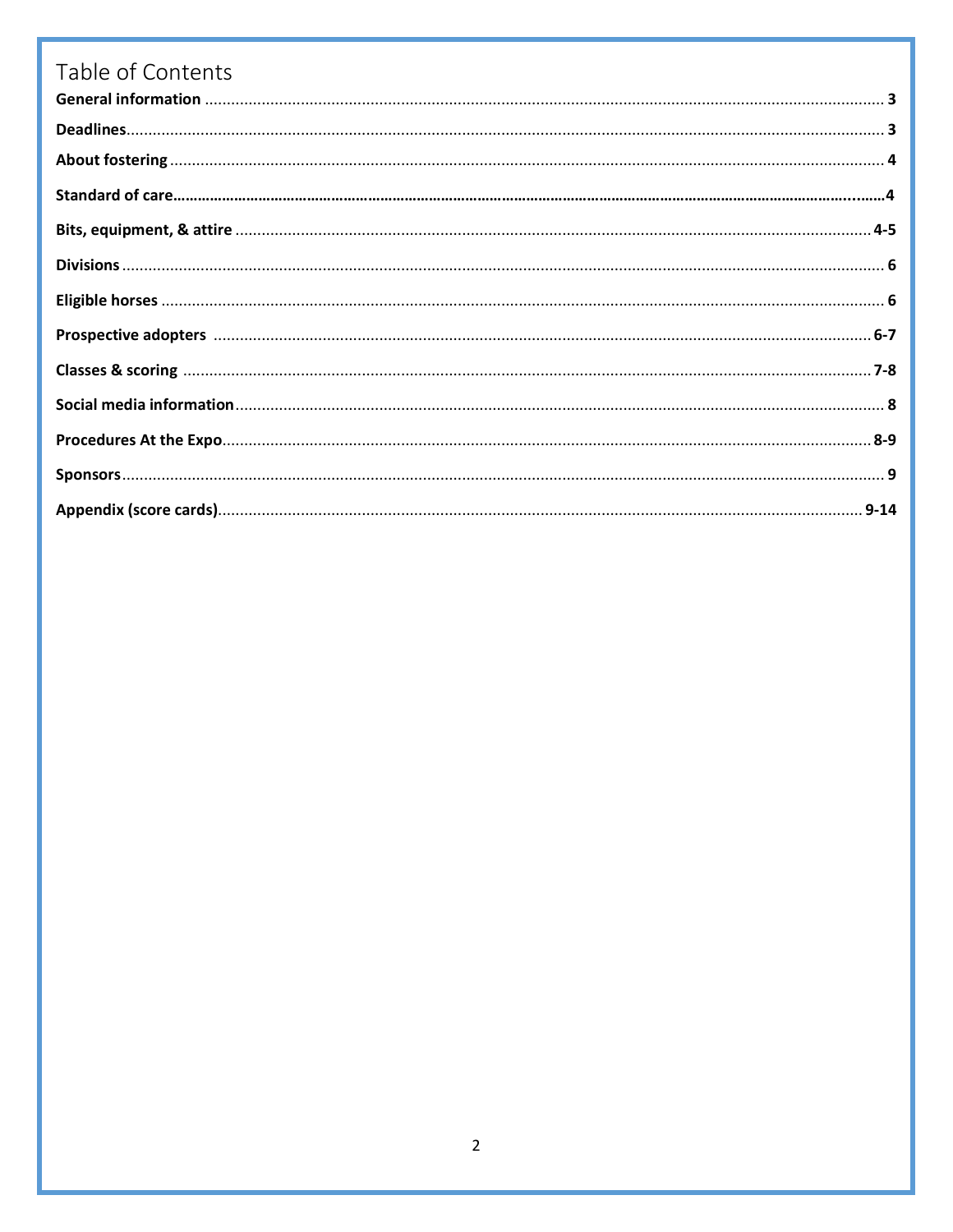**The Wild To Mild Training Challenges** are competitions in which volunteer foster homes and professional trainers work with a Evanescent Mustang Rescue & Sanctuary foster horse for about 100 days.

# **Wild To Mild Training Challenge Mission Statement:**

- To show the public that rescued mustangs and donkeys can be useful, trainable and enjoyable equine partners.

- To provide training and adoption opportunities for EMRS rescued horses.

- To provide a fun, competitive venue for Professional and Amateur trainers to display their horsemanship skills.

- To provide an opportunity for youth to work with and learn about rescued equines.

# **General Information about the Event:**

The competition is open to the public who applies to foster and compete, as well as any professional trainer.

Current foster homes should fill out an application the first time they sign up for the Challenge and pay the entry fee.

# **Deadlines**

**July Event application deadline:** March 30th. Evanescent Mustang Rescue & Sanctuary may accept late applications on a case-by-case basis.

**Horse pick-up:** Participants will pick up their equine from April 1st – 3rd. Failure to meet this deadline will result in less days to train the horse

# **Training Summary Form Deadline:**

**Trainer adoption application deadline:** If you plan to adopt your Training Challenge horse, you must notify the Training Challenge Coordinator via email One month before the event. **We still strictly adhere to this rule and to these dates.**

# **DEADLINES:**

**March 1 – 30:** Applications accepted **March 30:** Completed applications must be turned in **April 1 - 3**: Horse assignments made, and horse pick-ups scheduled **June 15**: Trainer Bio due **June 15:** Music selection due **June 15:** Training adoptions (for those adopting) must be complete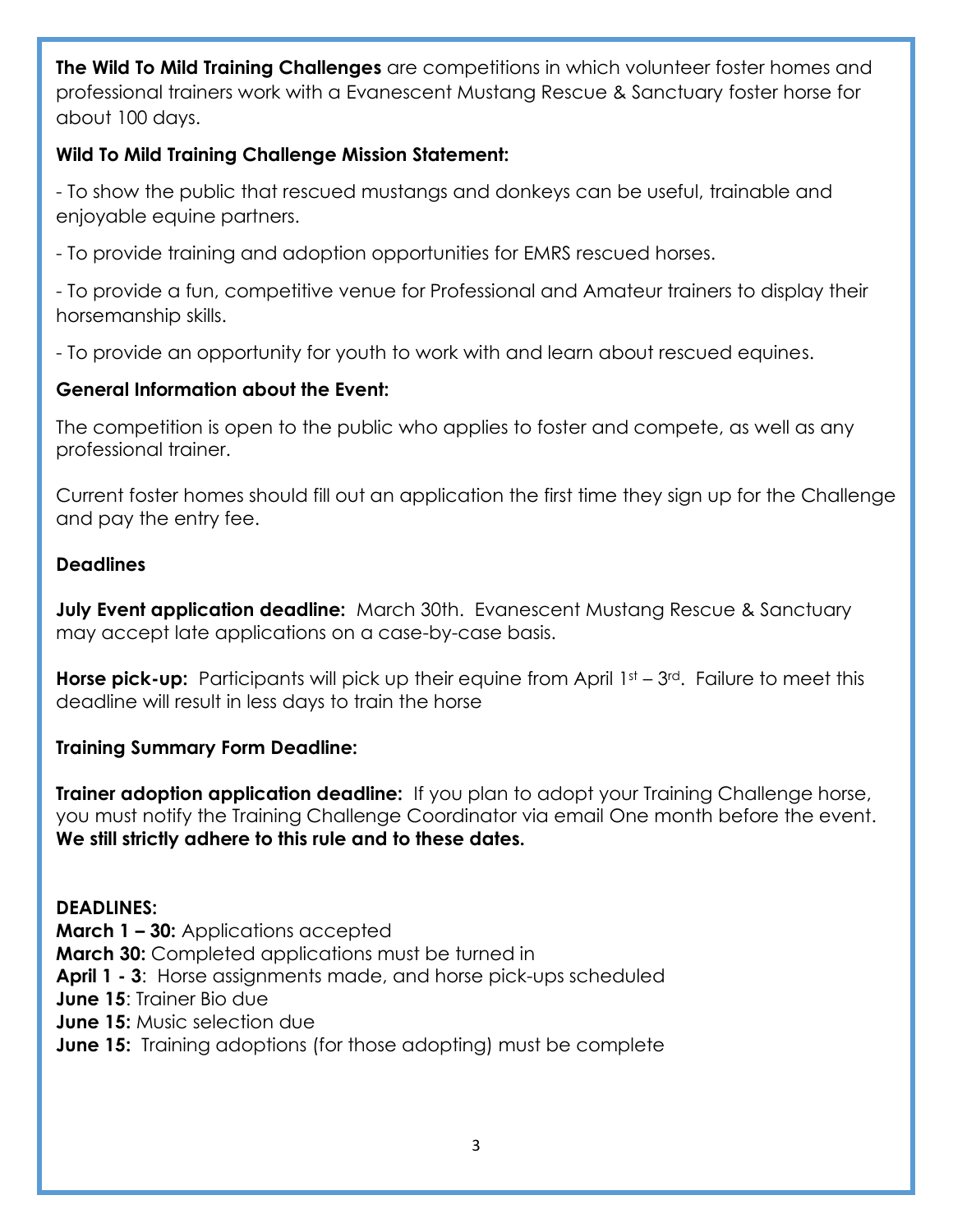# **About Fostering Your Training Challenge Horse**:

Foster homes pay for hay, grain, shavings, and farrier/vet care. Since EMRS is a 501(c)(3) organization, fostering expenses may be tax-deductible. A record must be kept for all medical, farrier, deworming and other monthly/weekly routines.

#### **Standard of Care:**

Every EMRS equine shall, at all times, be treated humanely and with dignity, respect and compassion.

Training techniques used on EMRS foster equines will be humane, least amount of force techniques, keeping in mind the mental and physical well-being of the equine at all times. Any evidence of failure to do so will result in an investigation and possible disqualification from the Challenge. If trainers demonstrate any excessively forceful training practices during the Challenge, warm-ups for the event, or any other time, the trainer can be docked points or removed (disqualified) from the competition at the discretion of the Training Challenge Coordinator.

Use of any stimulant, depressant, tranquilizer, or sedative which could affect the performance of a horse (stimulants and depressants are defined as substances that stimulate or depress the cardiovascular, respiratory or central nervous system) is strictly prohibited. Use of any performance-affecting drug on a EMRS equine at the Challenge will result in disqualification from the Challenge.

# **Bits and Equipment:**

Violation of these rules will result in dismissal from the class and a score of 0 for that class and potential dismissal from the Training Challenge:

Equines in the Riding Division may be shown in a snaffle bit, hackamore, bosal, or side pull. A curb bit may also be allowed if the Professional trainer feels their horse is ready, but caution is encouraged, and extra points will **NOT** be awarded for showing in a curb bit. Using an ill-fitting, modified, or improperly worn bit may result in disqualification.

Prohibited equipment includes jerk lines, tack collars, draw reins, standing or running martingales, a curb bit without a curb strap, wire, curb strap with tacks/rivets or solid metal curb straps no matter how padded, wire cavesson, or headstalls made of metal (even if encased in a protective material). Please contact Training Coordinator if you have any questions regarding equipment requirements.

\* Draw reins & martingales may be used at home.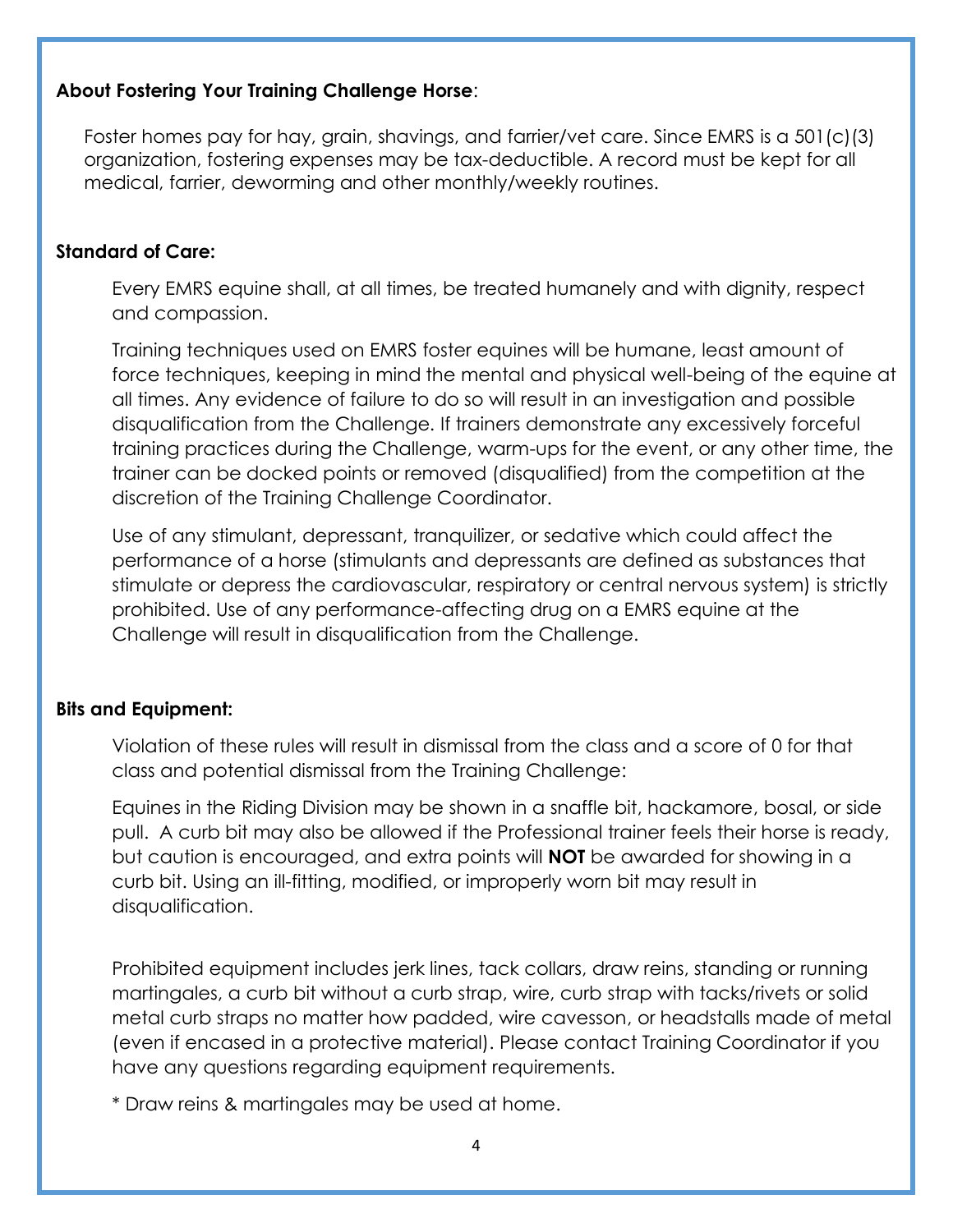Natural horsemanship stick and strings or other types of longe whips, longe lines, riding crops and drive lines are allowed in the In-Hand Division classes and in all Divisions for the Freestyle class, as long as they are used correctly and humanely. At no time should there ever be any evidence that a whip was used on the horse. If there is swelling, welts, raw skin or blood, it is an indication that the whip has been abused by the trainer. If it is determined that a whip has been misused by a trainer, he or she will be disqualified from the Training Challenge and, if he or she has applied to adopt his or her Training Challenge horse, the application and adoption may be discarded and denied at the discretion of any of the following: the Training Challenge Coordinator, Adoption Coordinator, or Fostering Coordinator. Striking a horse during training, warmup, or during any phase of competition is an automatic disqualification and the trainer will be removed from the training event and any trainer adoption application approval will be rescinded immediately.

Spurs are permitted provided they are used correctly and humanely. At no time should there ever be any evidence that a spur was used on the horse. If there is swelling, welts, raw skin or blood, it is an indication that the spur has been abused by the rider. If it is determined that spurs have been misused by a trainer, he or she will be disqualified from the Training Challenge and, if he or she has applied to adopt his or her Training Challenge horse, the application and adoption may be discarded and denied at the discretion of any of the following: the Training Challenge Coordinator, Adoption Coordinator, or Fostering Coordinator.

If a horse is shown in a curb bit or a bit with shanks, only one hand may be used on the reins, and the hand must not be changed. In trail, it is permissible to change hands to work an obstacle. Violation of this rule is an automatic disqualification.

Equines shown with a hackamore or snaffle bit may be ridden with one or two hands on the reins.

Trainers will all be required to ride with soft hands; no jerking on the horse's mouth will be permitted. The bit is a tool and should never be used as a weapon.

# **Attire**

Helmets will be required for any youth (under age 18) that are competing. Youth appearing in the arena without a helmet will be dismissed from the arena and asked to return with a helmet. Adult competitors are encouraged to wear a helmet but, it is not required. All riders/handlers will wear a boot with a heel while showing their horses either under saddle or in hand in all classes. Failure to do so will result in dismissal from the ring and a 0 in that class.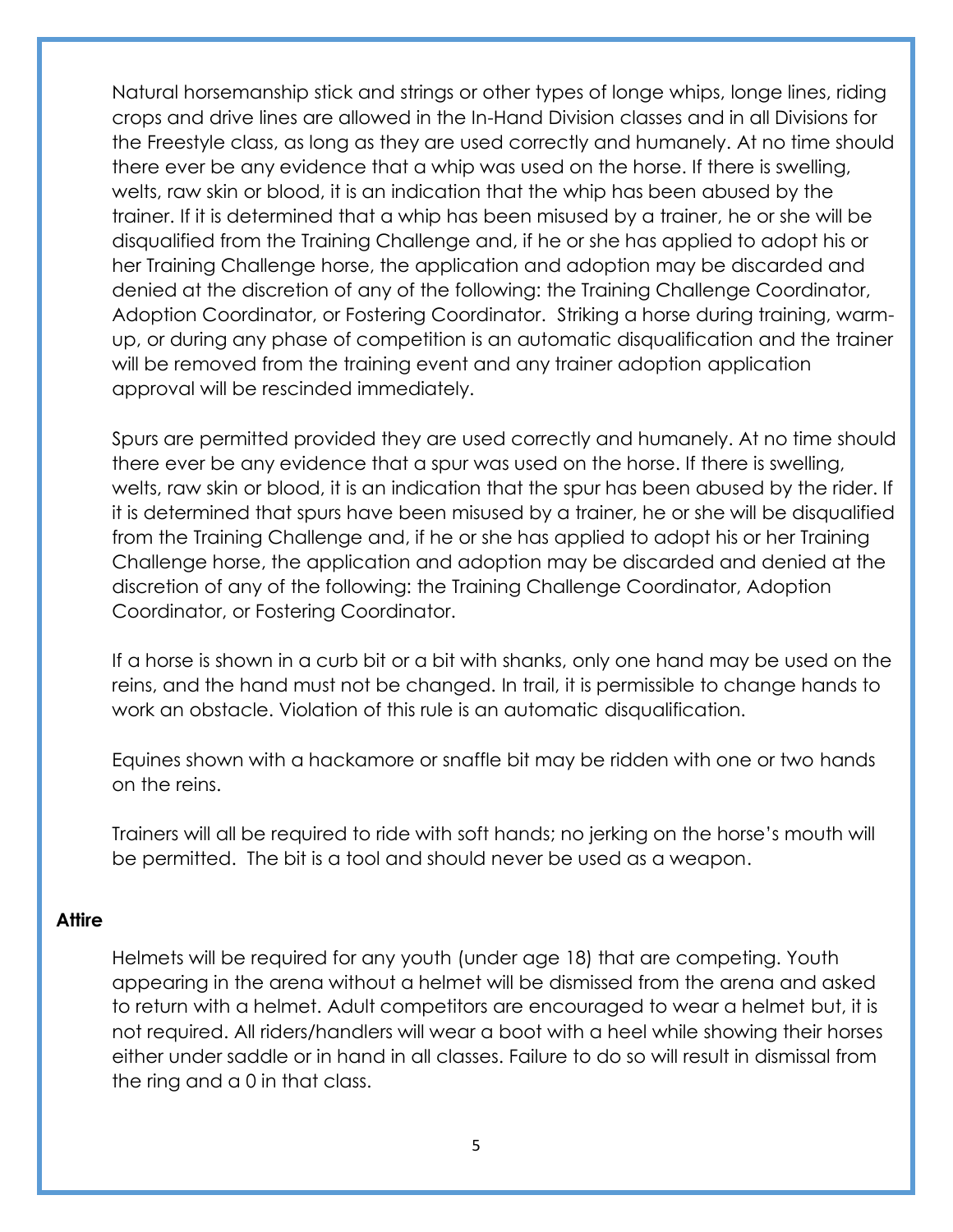# **Divisions (Definitions and Rules):**

#### **Training Challenge Divisions:**

.

**Under Saddle:** Adults and approved youths (14 and over) that are willing to take on a EMRS equine as a foster horse for the length of the Challenge are eligible to compete in this division. All mustangs 3 years of age and older are eligible.

**In-Hand:** Adults and pre-approved youth (14 and over) exhibitors that are willing to take on a EMRS equine as a foster horse for the length of the Challenge are eligible to compete in this division. All mustangs are eligible.

**Youth In-Hand 13 and Under:** Youths who are 13 or under and are supervised by a professional trainer or parent with extensive horse experience who are willing to take on a EMRS equine as a foster horse for the length of the Challenge are eligible to compete in this division with approval. All Mustangs are eligible.

#### **Eligible horses:**

EMRS will assign the horse to the applicant via a lottery style drawings.

Non-Pro may attend a maximum of ten training sessions, riding lessons or clinics with a professional trainer during the competition. The Rescue Horse Training Challenge participant should handle or ride the horse for the majority of the time spent in those training sessions, lessons or clinics.

Participants will be responsible for picking up their Challenge horses after receiving their assignments. EMRS does not provide transportation.

**Competitors will NOT be allowed to switch divisions without permission from the Training Challenge Coordinator.**

#### **Prospective Adopters**

If the trainer declines to adopt his/her Training Challenge equine, then the mustang/burro will be put into the Auction at the end of the Training Challenge. If you know of someone who is interested in adopting your Challenge horse, encourage them to attend the auction. There is no guarantee, mustang/burro will go to the highest bidder. Prospective adopters may contact you via Facebook Messenger during your time with your Training Challenge horse. Please do your best to answer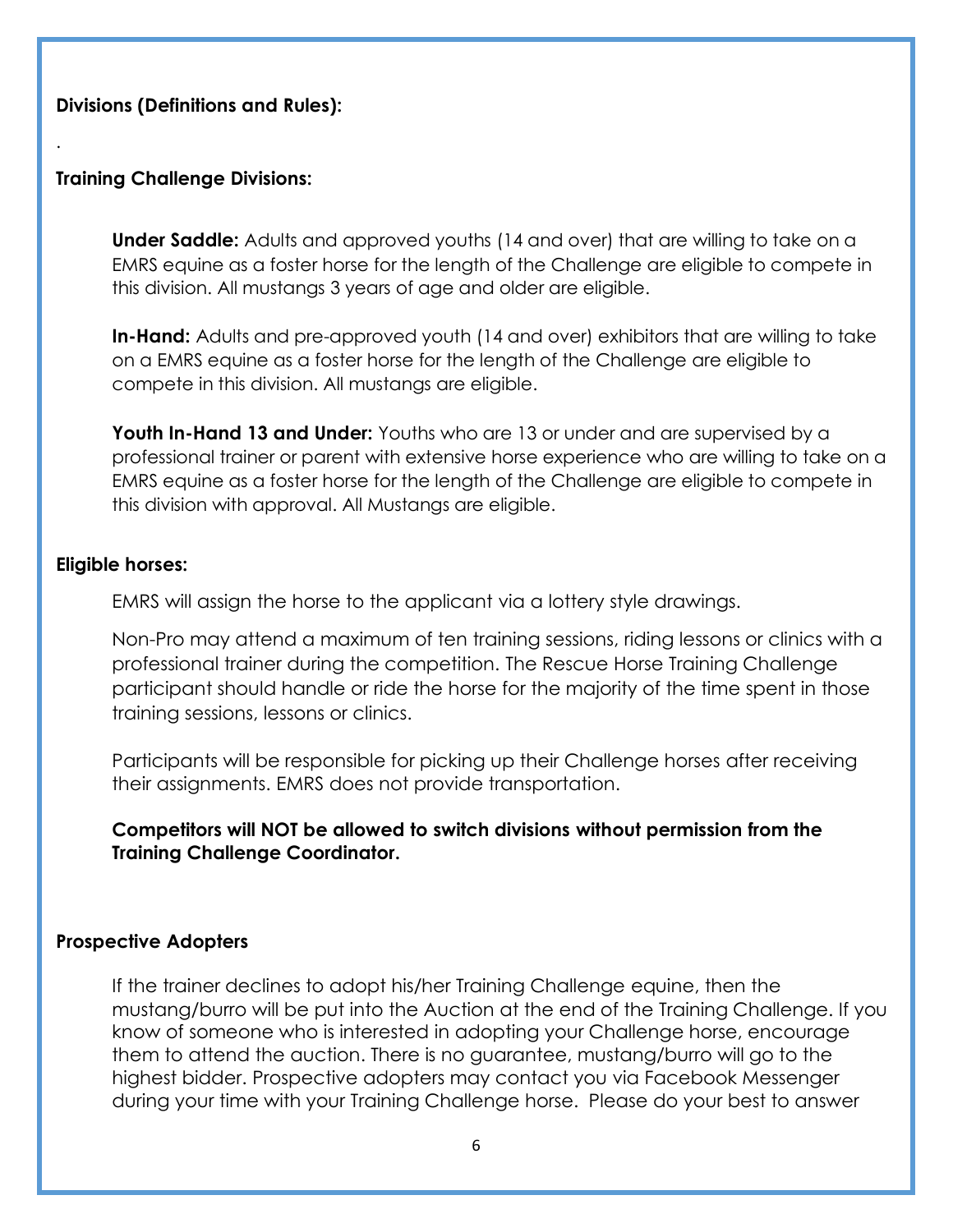their questions in a timely manner. At the event, those interested in purchasing an equine will be given a bidder's number to use during the auction.

# **Classes (Definitions and Rules):**

**\*Scorecards are posted in the appendix of this document. Trail maps may, at the discretion of the Training Challenge Coordinator, be published just prior to the competition. Allowing trainers to practice on the obstacles the day before a competition is a decision that will be made by the Training Challenge Coordinator.** 

**Body Conditioning:** Animals will be judged for weight based on the Henneke body score system (see attached in appendix), coat condition, grooming, hoof condition and overall appearance. Equines are NOT in any way to be judged based on conformation or presence of previously incurred scars or injuries. Body conditioning may be judged while the horses are in tied out or during the Patterned.

**Trail Class: The goal of this class is to show case the ability of the EMRS horse to the public.** Horse and handler/rider teams will complete a course that will include a minimum of 7 and a maximum of 9 obstacles. The obstacles will be selected from the following: tarp, serpentine, hanging obstacles, arch, jump (no more than 18"), bridge, back-through, turn in a box, water or simulation obstacle, log drag, trot-/lope-overs, raised cavaletti, mailbox, gate, trailer-loading, pool noodles. Teams will be given three attempts on each obstacle. If the horse and rider or handler do not successfully compete the obstacle within three tries, they will receive a score of zero for that obstacle. Some points may be awarded for any horse under saddle who dismounts and walks their horse through any obstacle. Teams will be judged on completion of obstacles, completion of course in correct order, transitions, willingness, and calmness of the horse. Trainers will receive point deductions if they do not navigate the obstacles in the correct order and/or enter and exit the obstacles in the correct places.

**Freestyle Class:** The freestyle presentation is an opportunity for the trainer/foster home to showcase the horse's abilities, training level and aptitude. Each team will have 4 minutes to perform their freestyle routine plus 2 minutes to set up any props and 2 minutes to tear down their props. The use of music and/or costumes is strongly encouraged during the freestyle. If a trainer chooses to use music, the music selection must be commercially available (Amazon, etc) or the trainer must email an .mp3 of the song to the Training Challenge Coordinator. All music selections must be sent to the Training Challenge Coordinator no later than 14 days prior to the event. After that time, the Training Challenge Coordinator will choose a music selection for the trainer. No trainer will be permitted to supply their own music the day of the event **WITHOUT EXCEPTION.** Skills the judges are looking for during the freestyle presentation:

For horses under saddle, ability to walk, trot, extend the trot, canter both directions in the correct lead, simple or flying lead change, side pass both directions, stop,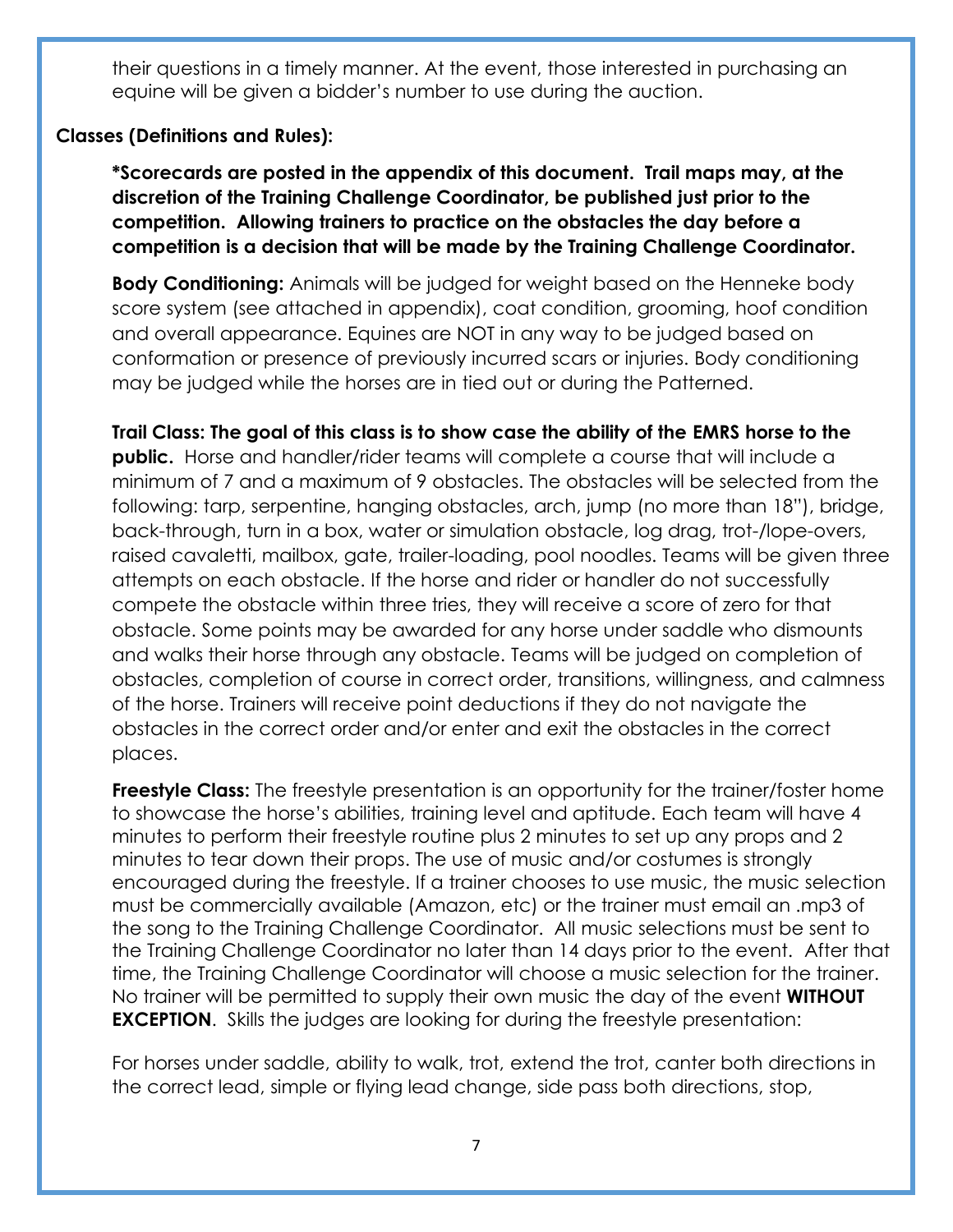minimum of 180 degree turn both directions on haunches or forehand, transition smoothly up and down, and back with a rider.

For horses in hand, ability to walk, trot, extend the trot, side pass both directions, turn 180 degrees each way on haunches or forehand, stop and back in hand without being pulled/tugged or encouraged using a whip/stick. In-hand horses may be shown with a saddle, but trainers may not stand in a stirrup, mount the horse in any fashion, or have the horse bear any of the trainer's weight in any fashion; to do so will result in an automatic disqualification in the Freestyle class and no points will be awarded.

The judges are also looking to see that the handler demonstrates "softness" with the equine as well as positive training and positive reinforcements are used instead of harsh corrections. Rather than deduct points for a performance going over the given time, the contestants music will be turned off at the 4 minute mark, judging will stop, and removing of props from the arena will begin.

**Patterned:** Each horse/trainer combination will be asked to show off a predetermined set of basic skills such as: picking up all four feet, standing for fly spray, standing for bareback or saddle pad to be placed on them, putting on a halter, loading in & out of a trailer, etc. There will be a set pattern that each team must complete.

**TOTAL SCORES will be a combination of scores in the compulsory classes of Patterned, Trail and Freestyle.**

**Patterned 75 pts Freestyle 125 pts Trail 100 pts**

#### **Social Media Information:**

Since one of the goals of the Training Challenge is to help horses get adopted and, in an effort, to help find horses homes, we recommend posting your journey in training for this challenge. Post only information that you KNOW is true about your horse. We highly recommend seeking out a sponsor for your challenge.

#### **At the Challenge**

#### **Check In/Out at the Event**

Check-in: Friday 7am. If you need to arrive after 7am, are delayed, etc, please contact Shawnee at 214-772-5777 to make alternative arrangements.

Check-Out: Adopted horses may leave once they've finished competing, the adoption contract is signed, and the adoption fee has been paid. Please let us know if arrangements will need to be made resulting in the equine staying longer than Sunday.

#### **Stalls and Equipment at the Event**

You will need to bring food and water buckets, hay, grain, a halter, and lead. We will provide hoses for water.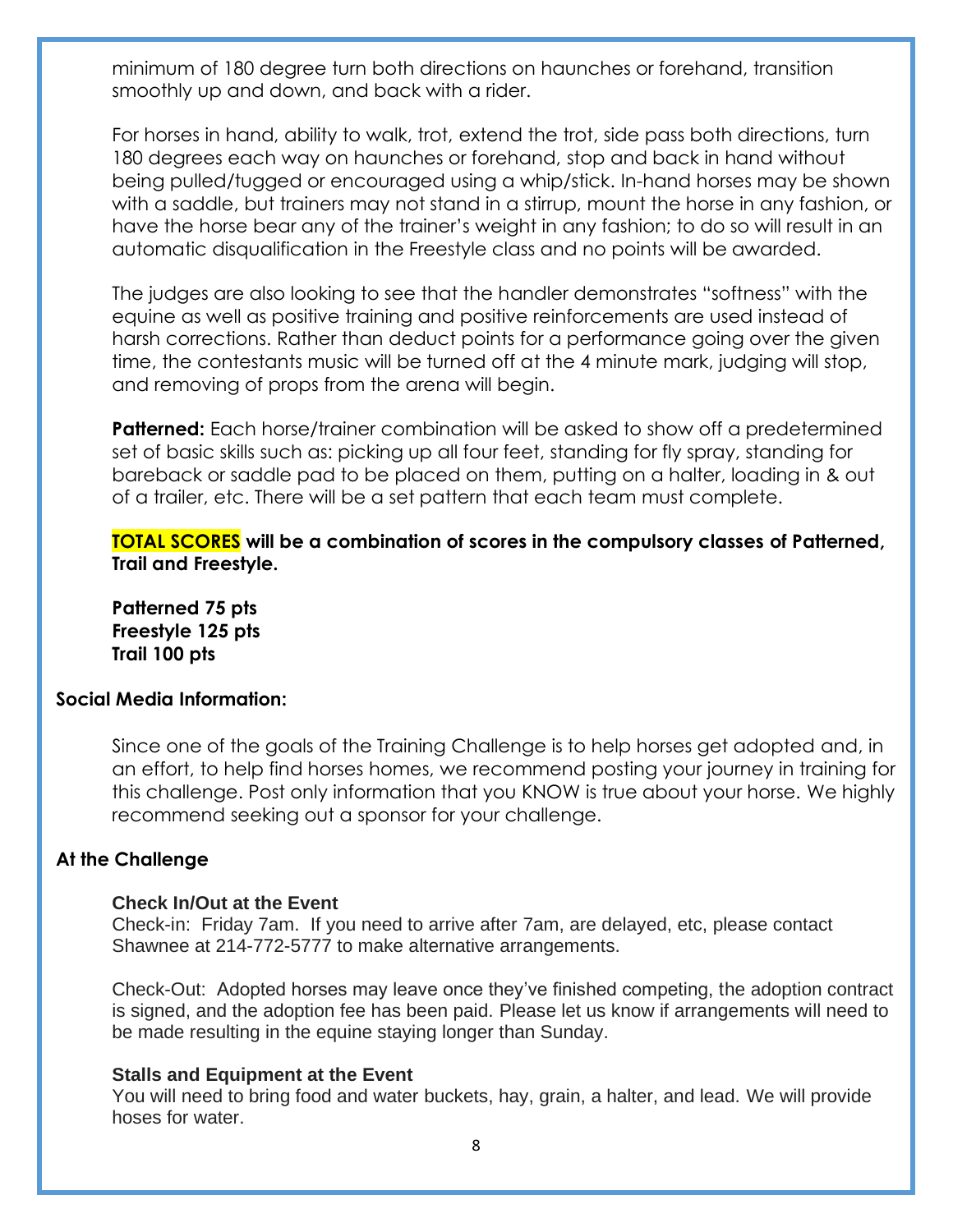We recommend bringing a portable stall system or tying out to your trailer. No stalls will be provided.

#### **Sponsors:**

-

Participants may recruit individuals and businesses to sponsor their horse in the Challenge. Sponsors may help cover the cost of feeding the horse, gift equipment, gift services, etc. Sponsorships made directly to the trainer or foster home are not tax-deductible, but trainers/foster homes may promote sponsors on their social media, in signage on their trailers, clothing, etc.

# **Open to all Texas residents**

# **APPENDIX**

# EMRS CHALLENGE FREESTYLE JUDGES SHEET UNDER SADDLE

- The exhibitor has 4 minutes to complete pattern  $& 2$  minutes to set up  $& 2$  minutes to take down.
- Stop judging when the music stops, please.
- If the exhibitor does not complete a maneuver, they will receive a score of zero for that maneuver.

#### CONTESTANT ID/#:

| <b>Maneuver</b>                                                                                                                                                       | <b>Score</b><br>$(100 \text{ pts})$ |
|-----------------------------------------------------------------------------------------------------------------------------------------------------------------------|-------------------------------------|
| $(5 \text{ pts})$ Walk                                                                                                                                                |                                     |
| (10 pts) Trot to earn 10 points, must show at slow $\&$ extended trots                                                                                                |                                     |
| (10 pts) Canter right lead to earn 5 pts, must pick up $\&$ stay in the correct lead for at least 6 strides)                                                          |                                     |
| (10 pts) Canter left lead to earn 5 pts, must pick up $\&$ stay in the correct lead for at least 6 strides)                                                           |                                     |
| $(5 \text{ pts})$ Stop to earn 5 points, the stop must be fast, smooth, & quiet                                                                                       |                                     |
| (10 pts) Back to earn 10 points, the horse must back quietly $\&$ willingly for at least 6 steps                                                                      |                                     |
| $(10 \text{ pts})$ Turn a minimum of 180 degrees to the right & the left turns may be on the haunches or the<br>forehand, the horse must turn quietly $\&$ willingly. |                                     |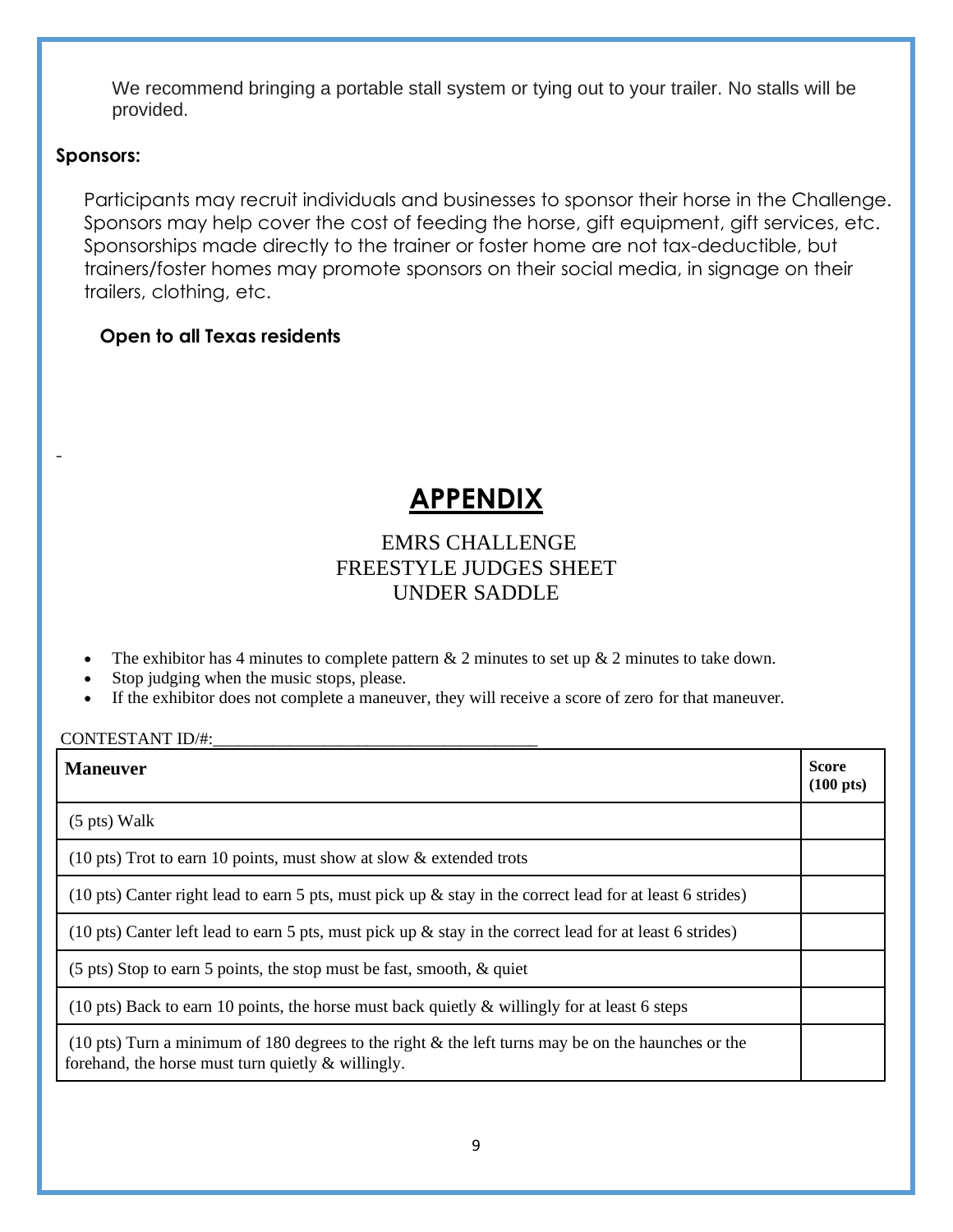(10 pts) Side pass or move laterally left & right at any gait. Back to earn 10 points, the horse must back quietly & willingly for at least 6 steps

(10 pts) Smooth transitions

(10 pts) Lead change simple or flying at least 1 change, extra credit may be given for more changes. All changes must be smooth & quiet to earn full credit

(10 pts) Overall flow, willingness, & calmness of the pattern given at judge's discretion

(25 pts) Extra credit may be given at judge's discretion for going above and beyond: this could include riding bareback, bridle-less, or anything that would show off the horse's talents and usability.

Total (125 pts)

# BEHS CHALLENGE FREESTYLE JUDGES SHEET IN-HAND DIVISION

- The exhibitor has 3 minutes to complete pattern  $& 2$  minutes to set up  $& 2$  minutes to take down.
- Stop judging when the music stops please.
- If the exhibitor does not complete a maneuver, they will receive a score of zero for that maneuver.

#### CONTESTANT ID/#:\_\_\_\_\_\_\_\_\_\_\_\_\_\_\_\_\_\_\_\_\_\_\_\_\_\_\_\_\_\_\_\_\_\_\_\_\_\_

| <b>Maneuver</b>                                                                                                                                                       | Score |
|-----------------------------------------------------------------------------------------------------------------------------------------------------------------------|-------|
| $(5 \text{ pts})$ Walk                                                                                                                                                |       |
| $(15 \text{ pts})$ Trot to earn 15 points, must show at slow & extended trots                                                                                         |       |
| $(10 \text{ pts})$ Stop to earn 5 points, the stop must be fast, smooth, & quiet                                                                                      |       |
| $(15 \text{ pts})$ Back to earn 15 points, the horse must back quietly & willingly for at least 6 steps                                                               |       |
| (10 pts) Smooth transitions                                                                                                                                           |       |
| (15 pts) Side pass or move laterally left & right at any gait. Back to earn 10 points, the horse must back<br>quietly & willingly for at least 6 steps                |       |
| $(15 \text{ pts})$ Turn a minimum of 180 degrees to the right & the left turns may be on the haunches or the forehand,<br>the horse must turn quietly $\&$ willingly. |       |
| (15 pts) Overall flow, willingness, & calmness of the pattern given at judge's discretion                                                                             |       |
| (25 pts) Extra credit may be given at judge's discretion for going above and beyond                                                                                   |       |
|                                                                                                                                                                       |       |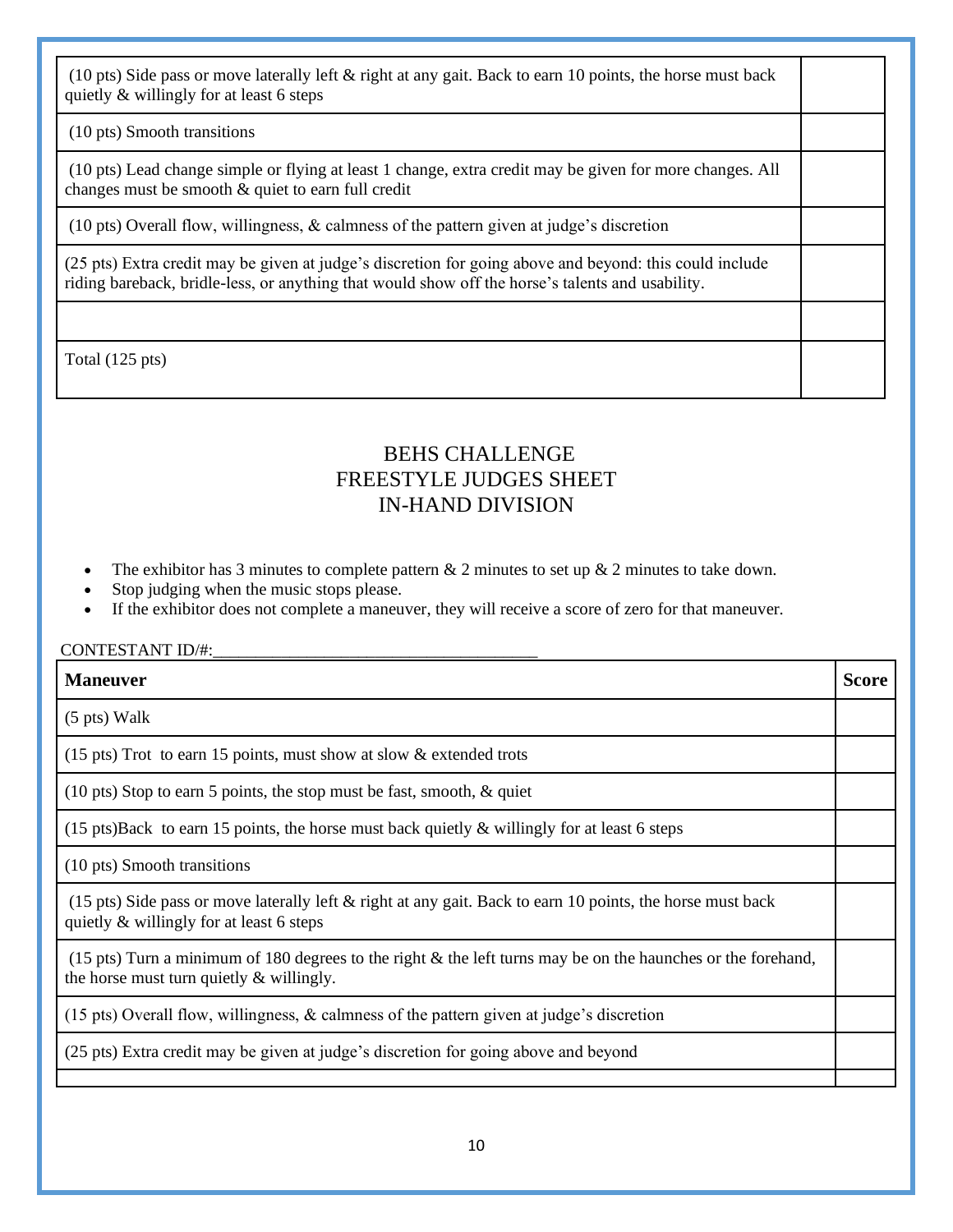Total  $(125 + pts)$ 

# BEHS CHALLENGE TRAIL JUDGES SHEET

Please blow the whistle if the participant exceeds the time or attempt limit.

- 3 attempts  $= 1$  burst of the whistle
- Exhibitor may dismount to attempt obstacle & still receive partial points
- If the exhibitor does not complete a maneuver, they will receive a score of zero for that maneuver.

# CONTESTANT ID/#:

- DIVISION:
	- UNDER SADDLE
	- IN-HAND

| <b>Obstacle</b>                                                                           | <b>Score</b>         |  |
|-------------------------------------------------------------------------------------------|----------------------|--|
| 1.                                                                                        | 8 pts                |  |
| 2.                                                                                        | 8 pts                |  |
| 3.                                                                                        | 8 pts                |  |
| 4.                                                                                        | 8 pts                |  |
| 5.                                                                                        | 8 pts                |  |
| 6.                                                                                        | 8 pts                |  |
| 7.                                                                                        | 8 pts                |  |
| 8.                                                                                        | 8 pts                |  |
| (11 pts) Overall flow, willingness, & calmness of the pattern given at judge's discretion |                      |  |
|                                                                                           | Final score (75 pts) |  |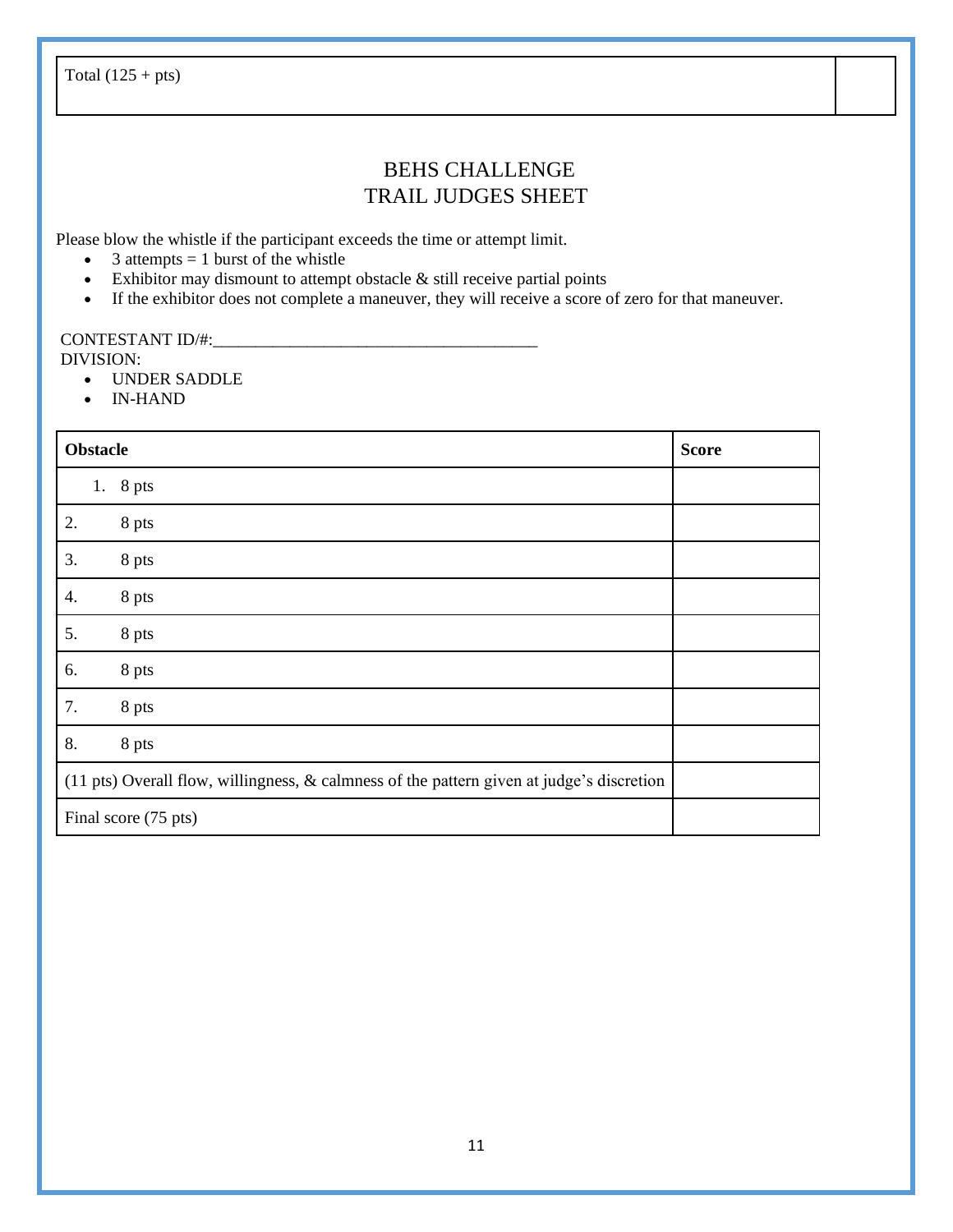# BEHS CHALLENGE PATTERNED JUDGES SHEET

# CONTESTANT ID/#:\_\_\_\_\_\_\_\_\_\_\_\_\_\_\_\_\_\_\_\_\_\_\_\_\_\_\_\_\_\_\_\_\_\_\_\_\_\_

DIVISION:

- UNDER SADDLE
- NON-PRO IN-HAND

| <b>Maneuver</b>                                                        | <b>Score</b> |
|------------------------------------------------------------------------|--------------|
| $1.6$ pts)                                                             |              |
| $2.6$ pts)                                                             |              |
| $3.6$ pts)                                                             |              |
| $4. (6 \text{ pts})$                                                   |              |
| $5.(6 \text{ pts})$                                                    |              |
| $6.6$ pts)                                                             |              |
| (14 pts) Extra credit may be award for those that go above and beyond. |              |
| Total (50 pts)                                                         |              |

# **In order to receive a 6, the horse must do the maneuver willingly & easily.**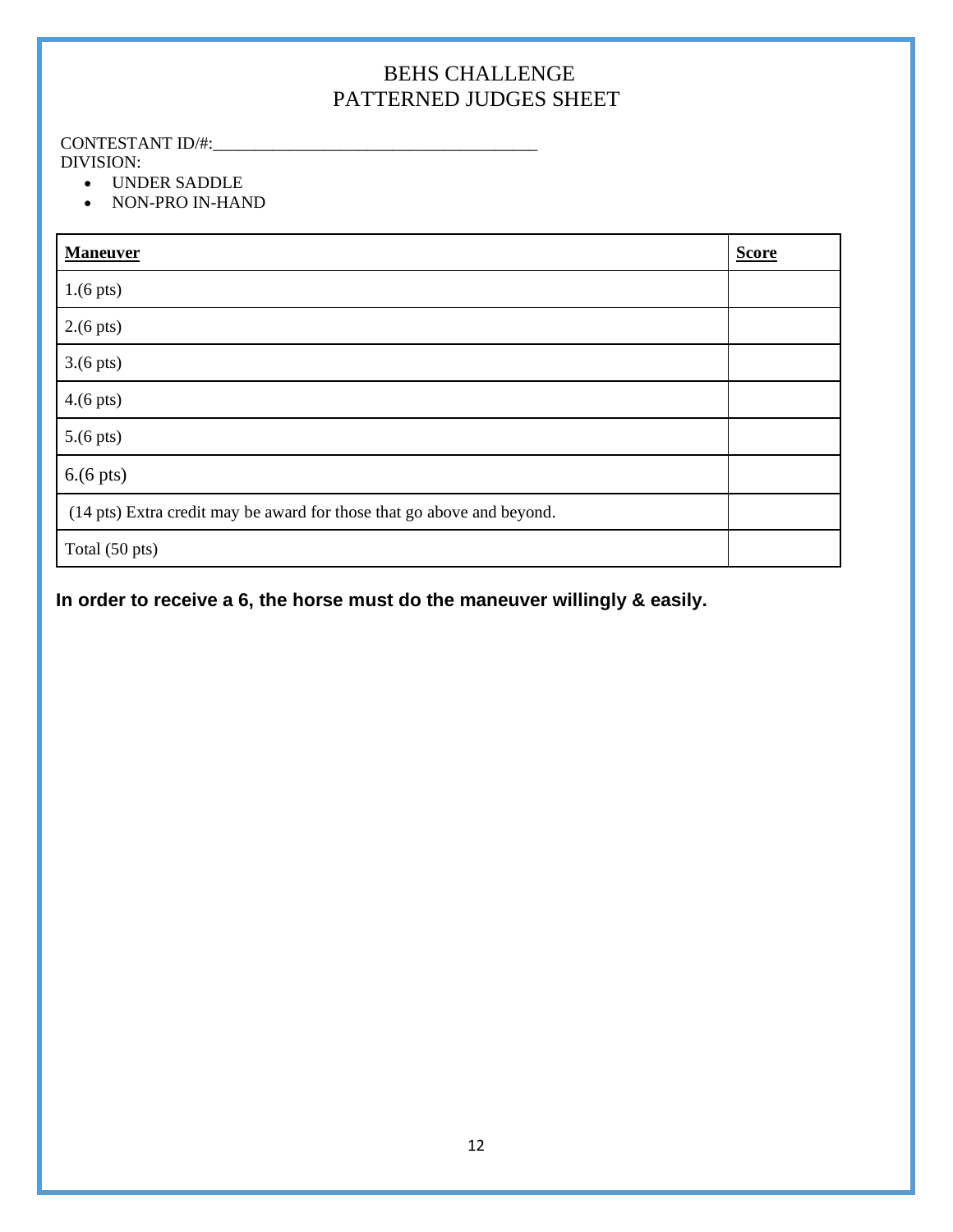